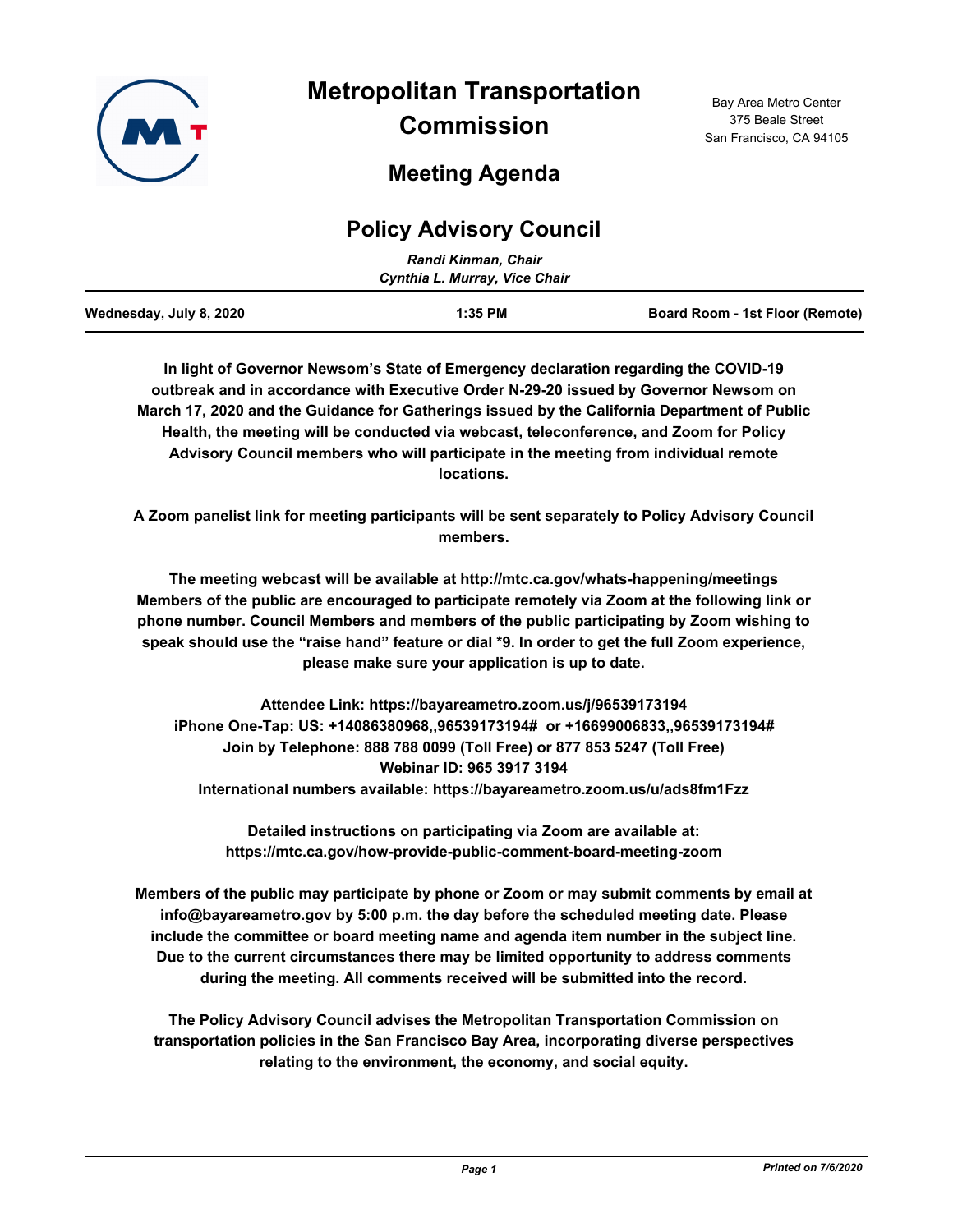### **1. Welcome**

*Randi Kinman, Council Chair*

#### **2. Roll Call / Confirm Quorum**

*Quorum: A quorum of this council shall be a majority of its regular voting members (14).*

| 3. | 20-0965             | Chair's Report<br>(10 minutes)                               |
|----|---------------------|--------------------------------------------------------------|
|    | <b>Action:</b>      | Information                                                  |
|    | <b>Presenter:</b>   | Randi Kinman, Council Chair                                  |
| 4. | 20-0966             | Approval of the June 10, 2020 Meeting Minutes<br>(5 minutes) |
|    | <b>Action:</b>      | Approval                                                     |
|    | <b>Presenter:</b>   | Randi Kinman, Council Chair                                  |
|    | <b>Attachments:</b> | 04 Council Minutes Jun 10 2020.pdf                           |

#### **5. Public Comments / Other Business**

*Council Members and members of the public participating by Zoom wishing to speak should use the "raise hand" feature or dial \*9.*

Plan Bay Area 2050 Draft Blueprint: Key Findings (45 minutes) **6.** [20-0956](http://mtc.legistar.com/gateway.aspx?m=l&id=/matter.aspx?key=20820)

> Presentation on the findings from the Draft Blueprint analysis, highlighting successes and shortcomings in advance of stakeholder workshops later this month.

- *Action:* Information
- *Presenter:* Dave Vautin

*Attachments:* [06\\_PBA2050-Draft Blueprint-Key Findings.pdf](http://mtc.legistar.com/gateway.aspx?M=F&ID=ec3417b7-d0de-407a-b206-5f0d67095250.pdf)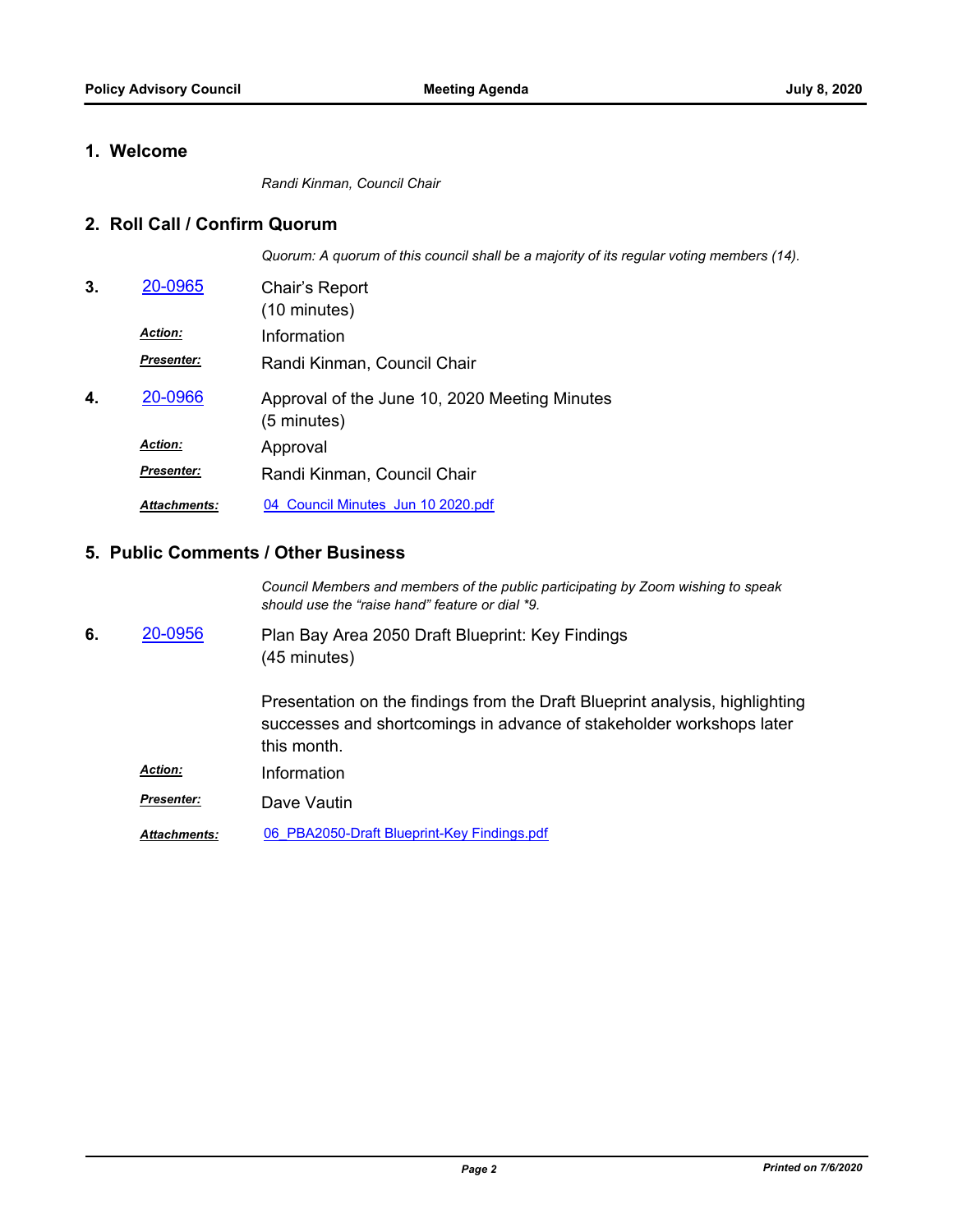| 20-0958             | Plan Bay Area 2050 Final Blueprint: Key Decisions for the Transportation<br>Element<br>(45 minutes)                                                                                                                                                   |
|---------------------|-------------------------------------------------------------------------------------------------------------------------------------------------------------------------------------------------------------------------------------------------------|
|                     | Recommendations on specific regional discretionary funding levels for the<br>Transportation Element of the Plan Bay Area 2050 Final Blueprint, in<br>advance of broader strategy refinements in September 2020 following<br>robust public engagement. |
| Action:             | Information                                                                                                                                                                                                                                           |
| <u>Presenter:</u>   | Adam Noelting and Raleigh McCoy                                                                                                                                                                                                                       |
| <b>Attachments:</b> | 07 PBA2050-Key Transpor Ele.pdf                                                                                                                                                                                                                       |
| 20-0967             | <b>Staff Liaison Report</b><br>(5 minutes)                                                                                                                                                                                                            |
|                     | Relevant MTC policy decisions and other activities.                                                                                                                                                                                                   |
| <u>Action:</u>      | Information                                                                                                                                                                                                                                           |
| <u>Presenter:</u>   | Marti Paschal, Staff Liaison                                                                                                                                                                                                                          |
| Attachments:        | 08 Staff Liaison Report July 2020.pdf                                                                                                                                                                                                                 |
|                     |                                                                                                                                                                                                                                                       |
|                     | Veda Florez, Equity & Access Subcommittee Chair and<br>Bill Bacon, Policy Advisory Council Fare Coordination and Integration Subcommittee<br><b>Staff</b>                                                                                             |
| 20-0968             | <b>Council Member Reports</b><br>(10 minutes)                                                                                                                                                                                                         |
| <u>Action:</u>      | Members of the Council may report on locally relevant issues or events.<br>Information                                                                                                                                                                |
|                     | 9. Subcommittee Reports                                                                                                                                                                                                                               |

Randi Kinman, Council Chair *Presenter:*

New Business (5 minutes) **11.** [20-0969](http://mtc.legistar.com/gateway.aspx?m=l&id=/matter.aspx?key=20833)

> Members of the Council may bring up new business for discussion or addition to a future agenda.

- *Action:* Discussion
- Randi Kinman, Council Chair *Presenter:*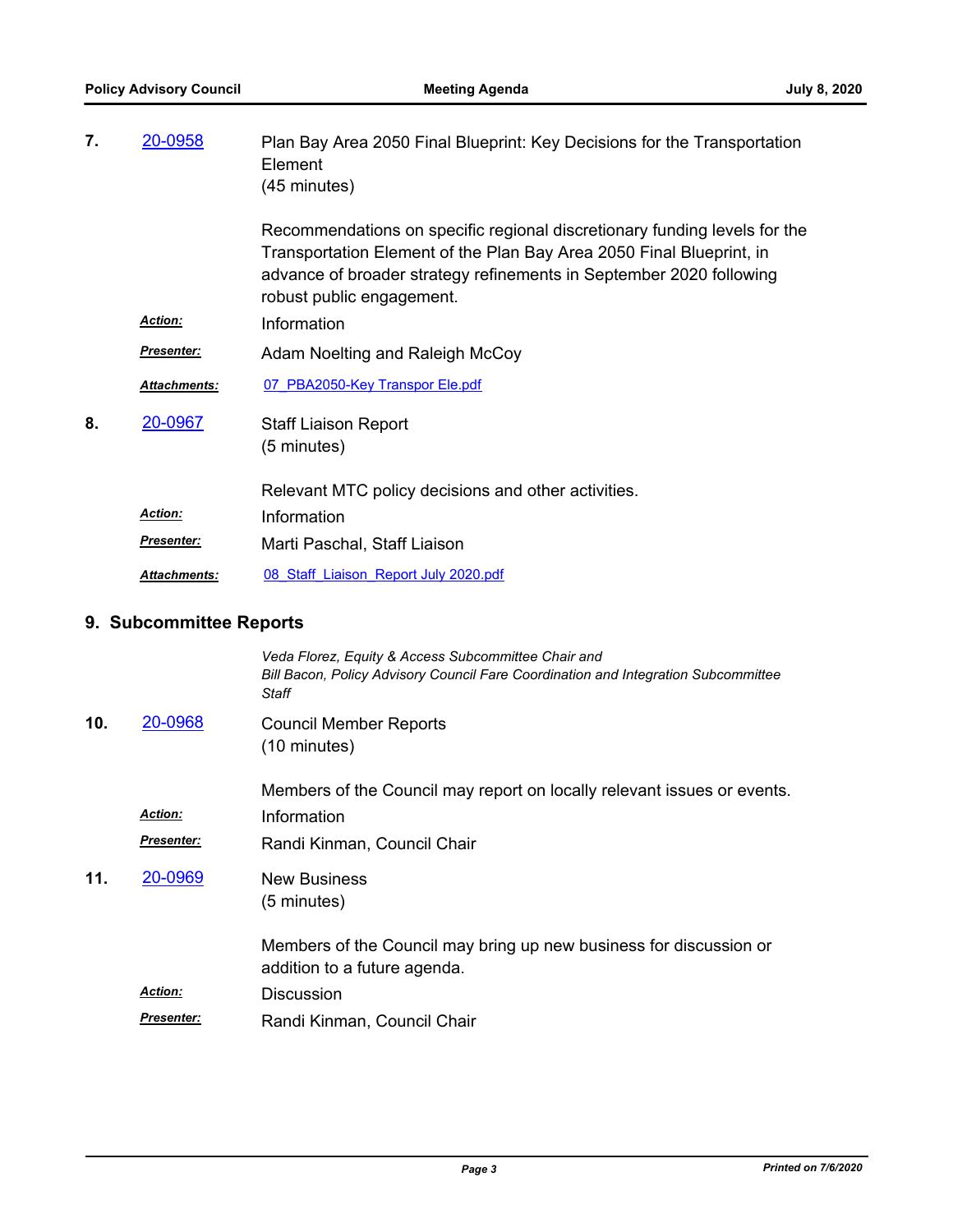## **12. Adjournment / Next Meeting**

**The next meeting of the Policy Advisory Council will be held Wednesday, September 9, 2020 at 1:35 p.m. at the Bay Area Metro Center, 375 Beale Street, San Francisco, CA or remotely and by webcast as appropriate depending on the status of any shelter in place orders. Any changes to the schedule will be duly noticed to the public.**